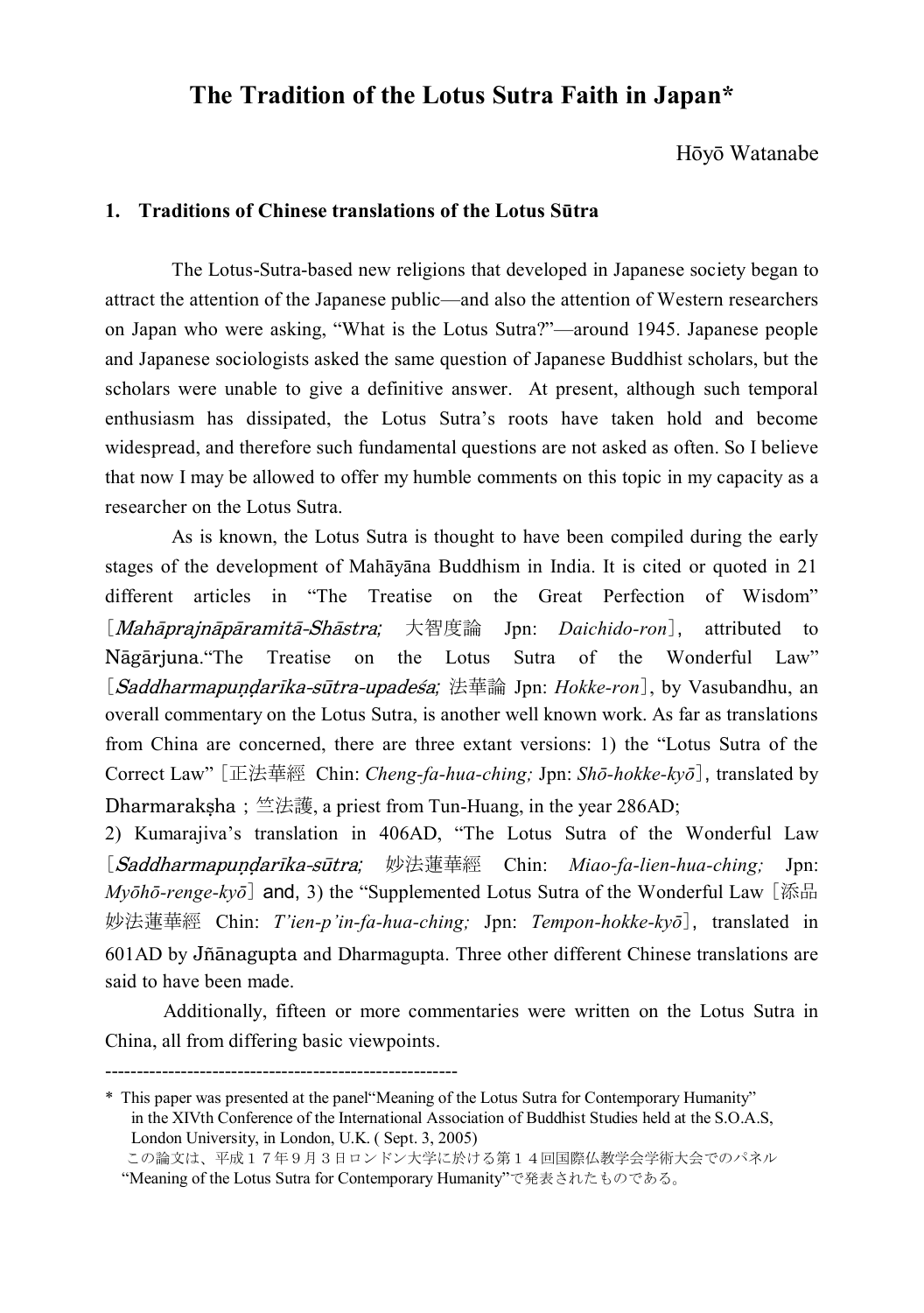Among those, the most influential ones were written by Chih-i (538-597). He gave lectures on the sutras, and especially on the Lotus Sutra. He left three major works: 1) *The Profound Meaning of the Lotus Sutra* [滕 華 玄 義 Chin: *Fa-hua-hsüan-i;* Jpn: *Hokke-gengi*]; 2) "*The Words and Phrases of the Lotus Sutra*" [法華文句 Chin: *Fa-hua-wen-chü;* Jpn: *Hokke-mongu*]; and, 3) *Great Concentration and Insight*  $\Box$  $\Box$   $\bot$ 観 Chin: *Mo-ho-chih-kuan;* Jpn: *Maka-shikan*]. These were written down, compiled, and preserved by his disciple Chang-an  $(\hat{\mathbb{F}}\hat{\mathcal{F}})$ . The sixth patriarch of the Chinese T'ien-t' ai sect, Chan-jan [湛然: Tannen] (711-782), endeavored to revitalize the sect, which had been in decline, and he wrote commentaries on Chih-i's lectures called: "The Annotations on *The Profound Meaning of the Lotus Sutra*" [法華玄義釈箋 Chin: *Fa-hua-hsüan-i-shi-ch'ien*; Jpn: *Hokke-gengi-shaku-sen*], "The Annotations on *The Words and Phrases of the Lotus Sutra*" [滕 華 文 句 記 Chin: *Fa-hua-wen-chü-chi*; Jpn: *Hokke-mongu-ki*], and "The Annotations on *Great Concentration and Insight*" [摩訶止 観 輔 行 伝 弘 湺 Chin: *Chih-kuan-fu-shing-chuan-hung-chüeh*; Jpn: *Shikan-bugyō-den-guketsu*]. With these he tried to emphasize the real meaning of Chih-i' s teachings; and, with several other writings, he tried to deepen the Buddhistic understanding of Chih-i's concept of *Kyō-kan ni mon* (教観二門) (two pillars: doctrine and practice), i.e., concentration on the teachings and on the methods and practices contained in the treatise "Great Concentration and Insight."

In understanding the Lotus Sutra, Chih-i paid attention to *shohō-jissō* (諸 滕 實 相 )*,* the "true aspect of all phenomena," found at the beginning of chapter two, which was followed by  $i\bar{u}$ -nyoze  $(+\text{in} \frac{1}{2})$ , the "ten factors of life," which is presented to suggest the outline and significance of *shohō-jissō* (諸法實相), true aspect of all phenomena. In the traditions of the Chinese sects of scholastic Buddhism, Chih-i focused attention on two factors which he considered to be the foundation upon which the concept of  $ji\text{-}nyoze$  ( $+\text{1/2}$ ) functions. One of them, described in the Buddha-avatamsaka Sutra [華嚴經 Jpn: *Kegon-kyō*], was *jikkai* (十界), "the ten potential states (worlds) of life inherent in each living being," and the other was  $san\text{-}seken$  (三世間), the "three realms of existence" (the realm of living beings, the realm of the five components, and the material, or environmental realm), which was one of the subjects of "The Treatise on the Great Perfection of Wisdom," mentioned previously. With regard to  $ji\text{-}nyoze$  ( $+\text{1/2}$ ), the ten factors, he made it clear that three aspects of existence, appearance (相), nature (性), and entity (体), become actual function that is accompanied by potential power  $(\pi)$  and actualization of potential power ( $(\n\models)$ ). These five factors operate along with internal cause  $(\boxtimes)$ , condition  $(\mathbb{R})$ , latent effect  $(\mathbb{R})$ , and manifest effect  $(\nexists \mathbb{R})$ . Ultimately, all of the previous nine actors function consistently and harmoniously as an interrelated whole  $(\text{#} \# \text{#} \# \text{#})$ .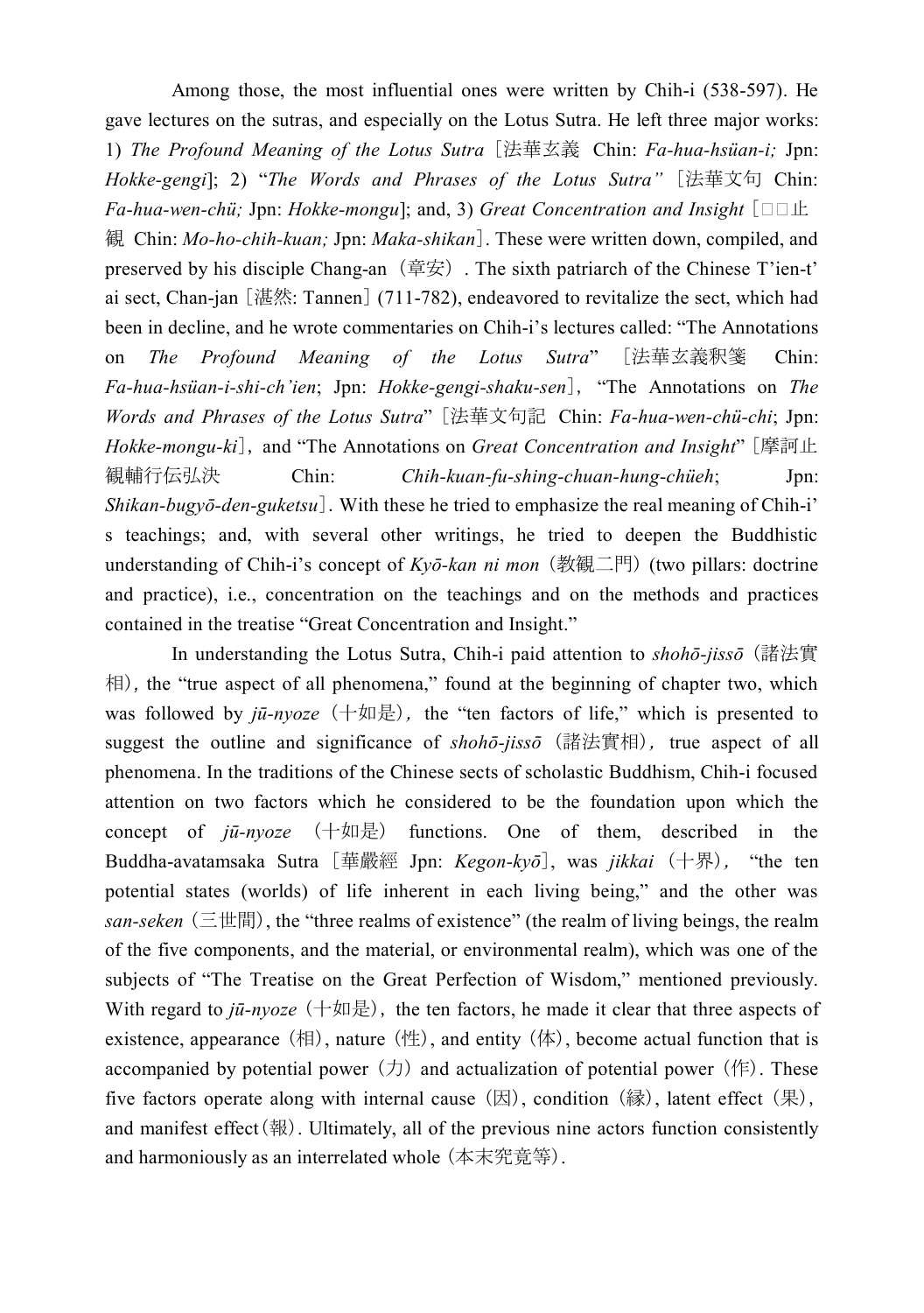So, the  $\tilde{\mu}$ -nyoze ( $+\pi$ ) mentioned in the text of the Lotus Sutra should be recognized as the operation of existing things within the world of their actual state of existence—which can range, within the ten potential worlds of the *jikkai* (十界), from ignorance to enlightenment. Moreover, it is necessary to recognize that this scheme is not only operating with regard to living beings. The material realm does not exist independently from the mind of living beings; rather, it is an object of perception paralleling the realm of the living. Thus, the material realm and the realm of living beings cannot be separated. The realm of the five components (form, perception, conception, volition, and consciousness), links the material realm with the realm of living beings. Existing things are recognized through a relationship between a perceiver—the function of the five components through its eyes, ears, nose, tongue, and body, and the corresponding five senses of vision, hearing, smell, taste and touch—and the object of perception; there is no recognition if one aspect is not present.

Thus from the simple words of *shohō-jissō* (諸法實相) and *jū-nyoze* (十如是) in chapter two of the Lotus Sutra, Chih-i conceived that the  $ji\text{-}n\text{-}voze$  ( $+\text{1/2}$ ) (ten factors), *jikkai* (十界) (ten worlds), and *san-seken* (三世間) (three realms), are intimately interacting in one's perception during each moment. This is the basic idea that underlies the concept of "*ichi-nen sanzen*" (一念三千) —embracing three thousand realms in a single moment.

## **2. The Succession of the Concept of** *ichi-nen sanzen*( 一 念 三 千 )

 The foregoing was a brief summary of the main theme detailed in Chih-i's "Great Concentration and Insight." However, there is research which claims that the creation of the concept of "*ichi-nen sanzen"* (一念三千) was done by Chan-jan (湛然), the sixth patriarch of the T'ien-t'ai sect. This theme is taken up in the work, "Doubt on the Theory of *Ichinen-sanzen* (一念三千) in the *Maka-shikan* (摩訶止観)," by Tetsuei Sato, that appears in "*Indogaku Bukkyogaku Kenkyu,*" #13, Volume 7-1, but I will not go into detail on that subject in this paper.

 What I would like to address in this presentation is the fact that the *doctrine of* ichi-nen sanzen (一念三千法門) has been transmitted within the T'ien-t'ai/Tendai tradition as a very significant and important doctrine until the present day.

 In Japan, *Dengyō Daishi Saichō* (伝 教 大 師 最 澄 ) [767-822] founded the *Hieizan Enryaku Ji* (比叡山延暦寺), and proposed the establishment of a comprehensive Buddhism that included  $en-gv\bar{o}$  (円教) (perfect teachings),  $mikkv\bar{o}$  (密教) (esoteric teachings), *zen-shugyō* (襌修行) (meditation practice), and *kai-ritsu* (戒律) (precepts). The central philosophy of  $en-gy\bar{o}$  (円教), the perfect teachings, is the above mentioned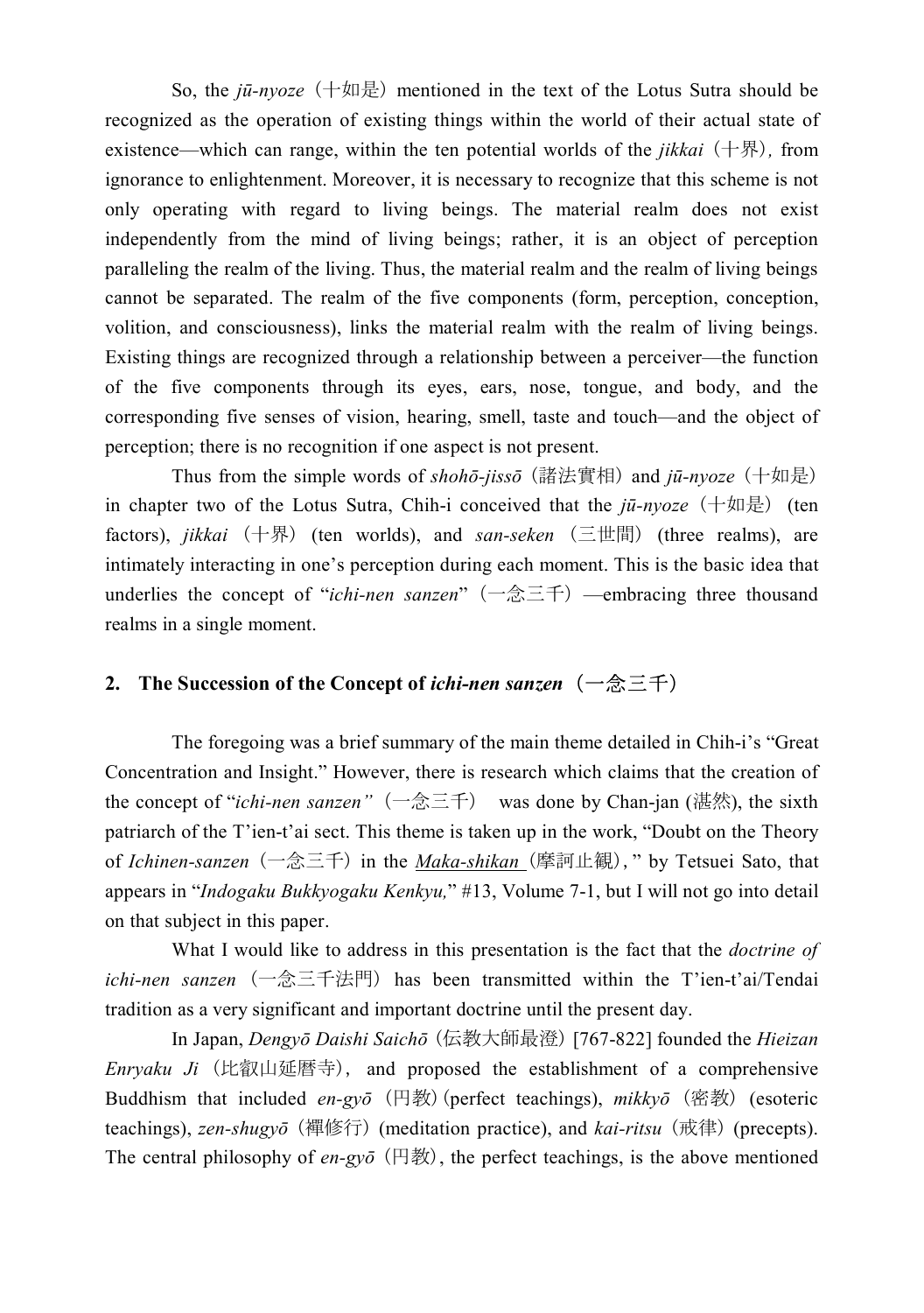doctrine of *ichi-nen sanzen* (一念三千法門). The doctrinal texts of the Japanese Tendai sect, which were developed mainly on the basis of *isshin-sangan*" (一心三観) (threefold contemplation in a single mind), were almost uncountable in number, and they were lectured on and recorded in various ways. After *Dengyō Daishi Saichō* (伝教大師最澄), *the Lotus Sutra Buddhism of the Heian Period* (平安法華佛教) focused on parallel study of the various schools of Buddhist thought.

Hōnen-bō-Genkū (法然房源空) (1133-1212) wrote the "Senchaku-hongan-nenbutsu-shū"(選択本願念佛集) and proposed the *ikkō-nenbutsu-senshu* (一向念佛專修), which means, "the concentrated practice of *nembutsu* (念 佛 )" (chanting the name of Amida Buddha). Following him, *Shinran* (親 鸞 ), *Dōgen* (道 元 ), and *Nichiren* (日 蓮 ) appeared. These founders of Kamakura New Buddhism denounced the kind of Buddhism that had been practiced up until the Kamakura period as "mixed practice and mixed study," and they emphasized concentrated practice based on the doctrines that they had respectively developed.

Within this trend, *Nichiren* (日蓮) proposed focused practice on *daimoku senshu* (題 目 市 修 )(chanting the title of the Lotus Sutra). In the Golden Age of the "Pure Land sects"  $(\frac{4}{7}, \frac{1}{6}, \frac{1}{6})$ , only Nichiren proposed focusing chanting practice on the title of the Lotus Sutra. Nichiren's acceptance of the Lotus Sutra is based on the doctrine of *ichi-nen sanzen* (一 念 三 千 ) discussed in Chih-i's *Great Concentration and Insight* (摩 訶 止 観 ). Nichiren further developed the various theories of T'ien-t'ai/Tendai and advocated the "acceptance of the title of the Lotus Sutra." Nichiren's practice has now expanded all over the world.

The Lotus-Sutra based "New Buddhism" that developed in the modern age differentiated itself from traditional Buddhism in that it aggressively tried to propagate itself to the general public.

### **3. English translations of the Lotus Sutra from Sanskrit originals**

 As one of the projects of the East India Trading Company, the Eastern Sacred Books series, edited by Max Muller, was published. Within that series, the Lotus Sutra  $(Saddharmapundarika-sūtra)$ , as translated by Kern, was published. Western research on the Lotus Sutra was introduced by Keisho Tsukamoto in his article "Western View of Nichiren—research by G. Renondeau and W. Kobler," which appeared in the work, *Lotus-Sutra Based Buddhism in Modern Japan*, edited by Mochizuki Kanko.

Since then, translations and research based on original Sanskrit have been continuing, piece-by-piece, until today. Regarding the Lotus Sutra, the influence of Iwanami Bunko's three-volume series, "The Lotus Sutra," is very great. In this translation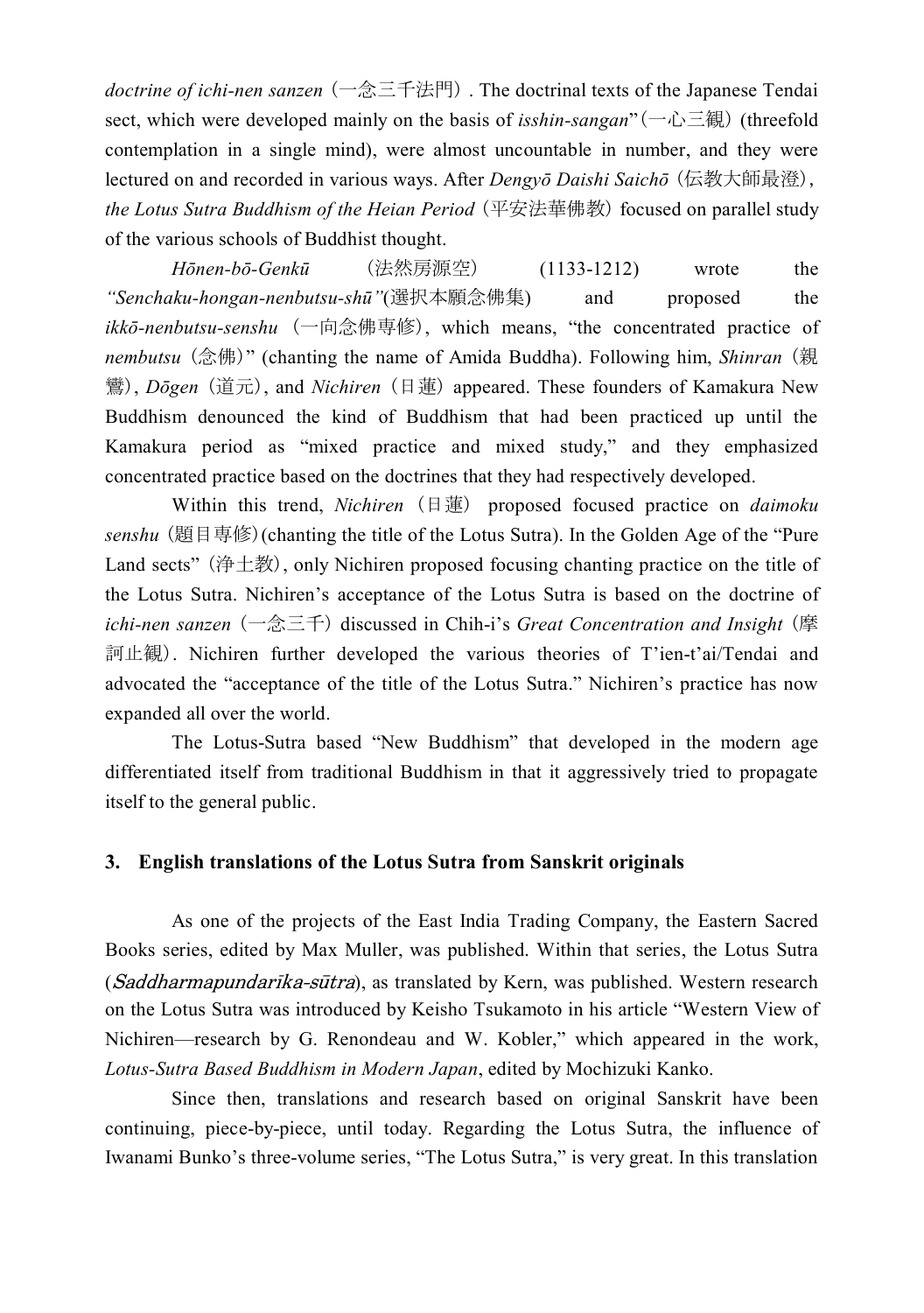work, the left pages contain a translation from Sanskrit originals into Japanese by Hiroshi Iwamoto. The upper half of the facing pages on the right contain the corresponding translation by Kumarajiva into Chinese, while the lower half of the same page contains the Japanese reading of Kumarajiva's Chinese characters. This work was originally intended to be a comparison of both translations by showing them facing each other. But there were differences in the original source texts, so it was not necessarily possible to make an accurate comparison at first glance. In the chapter on Kanzeon Bodhisattva (Avalokitesvara), for instance, there is a Sanskrit sentence that does not appear in the Chinese translation.

Among such differences, the most significant ones relate to the *shohō-jissō* (諸 滕  $[$ 實相) and the  $j\bar{u}$ -nyoze ( $+$ 如是) in chapter two. The comparison reveals that the  $ji\bar{i}$ -*nyoze* ( $\pm \pi$ ) of the Chinese does not appear in such a form in the original Sanskrit. In fact, scholars of Sanskrit originals share the opinion that there is no such *jū-nyoze* (十  $\mu$ 是) in the Sanskrit. At the same time, researchers on the Chinese translations consider that further study should be done to determine whether it is really does not exist in the Sanskrit; and, furthermore, that when following traditional understandings of the Chinese translations of the *Myō-hōrenge-kyō* (妙法蓮華經), such understandings cannot be established without the  $ji\bar{i}$ -*nyoze* (十如是), which is why it cannot be eliminated.

### **4. Traditions within Chinese translations of** *Myō-hōrenge-kyō* (妙 滕 蓮 華 經 )

 Regarding Kumarajiva's Chinese translation work on the *Myō-hōrenge-kyō* (妙 法蓮華經), his disciple and assistant, Sêng-chao [僧肇 Jpn: Sōjō], left records; however, no references to the above discussed  $j\bar{u}$ -*nyoze* ( $+\pi$ ) could be found in them. But as Dr. Fuse Kougaku mentioned in his article, "Assuming the Difficulty of Translations by Kumarajiva" which appeared in *Osaki Gakuhō* (大崎学報) Volume 100, the attitude of Kumarajiva's translation project was not simply to translate Sanskrit into Chinese, but to try convey the message of the Lotus Sutra as well.

Chih-i quoted seventeen epithets of the Lotus Sutra found in the Vasubandhu's "The Treatise on the Lotus Sutra of the Wonderful Law" in his lectures. When we consider how such a tradition of reverence for the Lotus Sutra has been passed on continuously until today, it is quite understandable that such reverence for the sutra could be incorporated into the efforts of the Chinese translations.

The Lotus Sutra does not talk much about specific doctrines. However,  $shoho-ijiss\vec{\sigma}$  (諸法實相) is one prominent theme, and it is quite natural to assume that there was an intention to reinforce that concept with  $j\bar{u}$ -*nyoze* (十如是) at the time of the Chinese translations.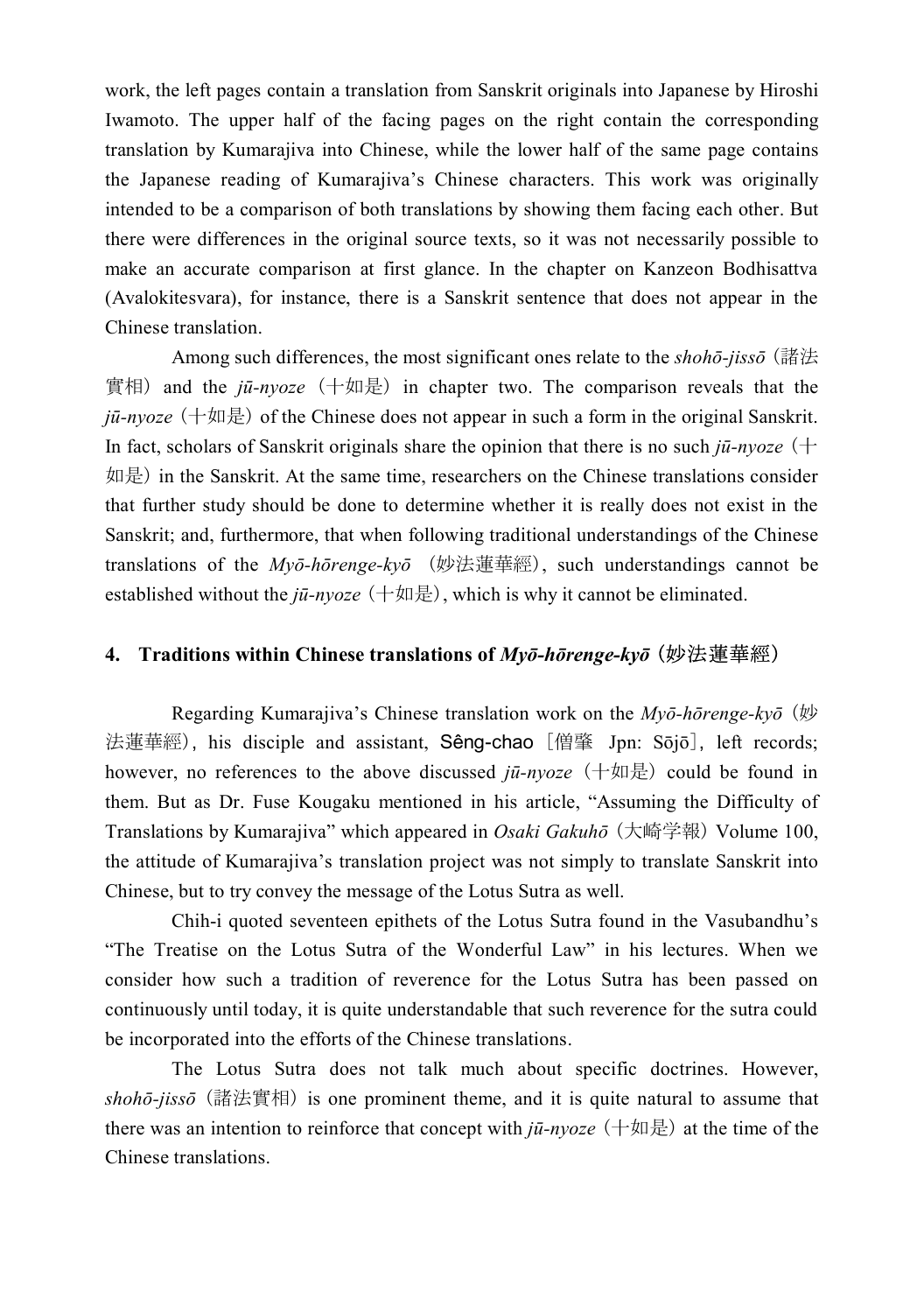At any rate, I would like to point out here that, rather than employing only a technique of pure translation, Chinese translations traditionally had an element of interpretation operating in the background.

#### **5. Contemporary Interest in Research on the Lotus Sutra**

Religions are always developing or being revived during any age, and following the First World War, in the 1930s in particular, there were efforts on a global scale to revive religions in different forms based on the growing recognition of the existence of the "self."

Reviewing the history of the formation of the various sects of Japanese Buddhism, ancient Buddhism developed in Japan as a national religion; and even following the "early modern age" (over the last 140 years) it was positioned and used to strengthen governmental systems and procedures. Within this atmosphere of governmental influence, it is quite impressive that the sects of the so-called Kamakura New Buddhism founded by *Hōnen* (滕 然 ), *Shinran* (親 鸞 ), *Dōgen* (道 元 ), and *Nichiren* (日蓮) in the middle ages developed outside of such integration into the national governing structure. Furthermore, a review of the activities of those sects up to the beginning of the early modern age shows that, among them, the sects of *Shinran* (親 <sup>(</sup>) and *Nichiren* (日蓮) particularly maintained their separation from governmental authorities. That may be the reason why they still maintain popular influence in current times. *Shinran's* sect, however, became associated with governmental policy making from the late early modern age until the dawn of the modern age. By contrast, *Nichiren's* sect did not have any such relationship with the national government, and because of that, it was free from any popular conceptions of being under any government control or influence, and it maintained a potential to develop freely. I believe that this historical background was one of the foundations for the explosive development of lay movements from *Nichiren's* sect following the Edo period.

The theme of "Lotus Sutra reverence in the modern age" is at the core of these various popular movements, both new and old, and these movements can be characteristically described as *daimoku shinkō* (題目信仰) (organizations expressing faith in the Lotus Sutra's name). But it is quite doubtful whether doctrinal understanding of the above mentioned *ichi-nen sanzen* (一念三千) is thoroughly transmitted in such Lotus Sutra reverence movements. Even in traditional sects, *ichi-nen sanzen* (一念三千) remains as a statement of doctrine, but it is not fully reflected in the actual practice of the faiths.

Nevertheless, reaffirmation of the traditional doctrines will probably happen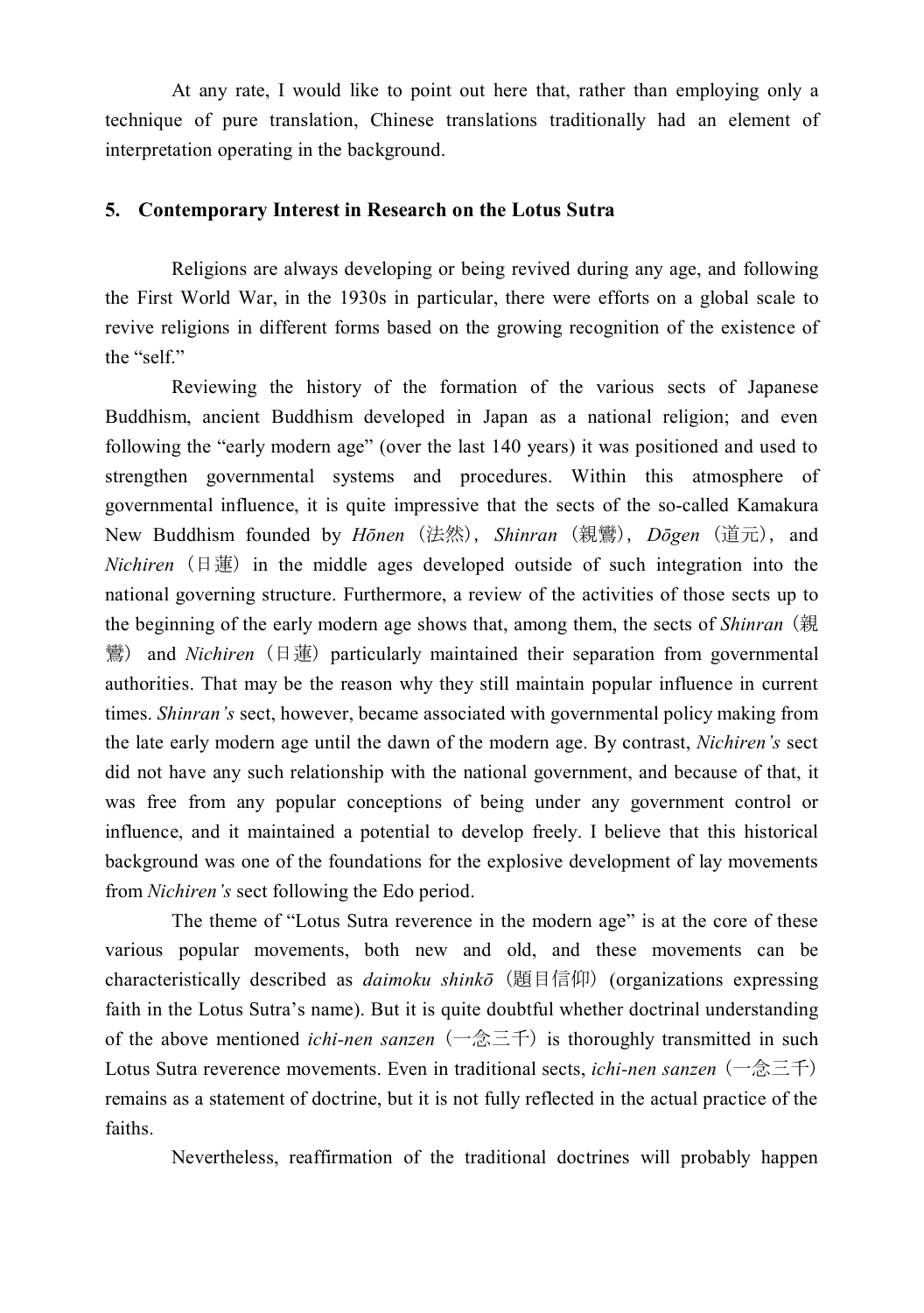sooner or later in the new movements that are non-mainstream. At any rate, doctrine is an important issue, and it needs to be understood in some practical sense.

Within an environment that was focusing on Indian Buddhism after 1945, it is quite natural that the bodhisattva way (菩薩道) became prominent in the new trends of thought. The bodhisattva way is repeatedly emphasized in the Lotus Sutra. According to traditional doctrinal interpretations, the doctrine of *ichi-nen sanzen* (一念三千) lies strongly in the background of bodhisattva practice, but since the phrase *ichi-nen sanzen*  $(-$ 念三千) is not found in the original Lotus Sutra, emphasis on bodhisattva practice did not have to be taken from that perspective. Thus it became possible for the elucidation of the concept of one vehicle  $(-\text{)}\mathbb{R}$  思想, which is expounded in the Lotus Sutra, to take on new forms, and it became effectively presentable as a doctrine of practical value for some sects.

 There is, however, room for traditional doctrines to become integrated into such new interpretations. This is how both new and old Lotus Sutra reverence movements have been developing in different forms up to now—creating new faces, fusing old and new, or reverting to tradition—and we can assume that there will continue to be new developments in the future.

#### **6) Interest in the Lotus Sutra within Literature and Art**

So far, I have briefly looked at the tradition of Lotus Sutra reverence and its development in the early modern age and the modern age, by considering Lotus-Sutra-based movements before and after 1945.

 Along with this, the history of Lotus Sutra reverence found in Heian Period literature should not be overlooked. Through the influence of *Dengyō Daishi Saichō* (伝 教大師最澄), faith in the Lotus Sutra spread among the aristocracy in the Heian period. Although it was practiced as part of the Pure Land faith, many traces of Lotus Sutra reverence can be found. In addition to particular literature reflecting Lotus Sutra reverence, like the *Honchō Hokke Genki* (本朝法華験記), the Lotus Sutra often appears even in narrative literature, like the *Konjaku Monogatari* (今昔物語). Recently, research that focused on the *Hokekyō Dangi* (法華經談義) of the Tendai sect was published in the Chūsei Hokekyō chūshakusho no kenkyū (中世法華經注釈書の研究), written by Tetsumichi Hirota. And, exhibitions featuring the "Art of the Lotus Sutra" were held at the Nara National Museum, and contents of the exhibits were introduced in popular art books like *Art of the Lotus Sutra* (法華経の美術), edited by Bunsaku Kurata and Yoshio Tamura. Heike-nōkyō (平家納經) is a very famous book that is often quoted. The *Genji Monogatari* (源氏物語) is internationally known through its English translation,